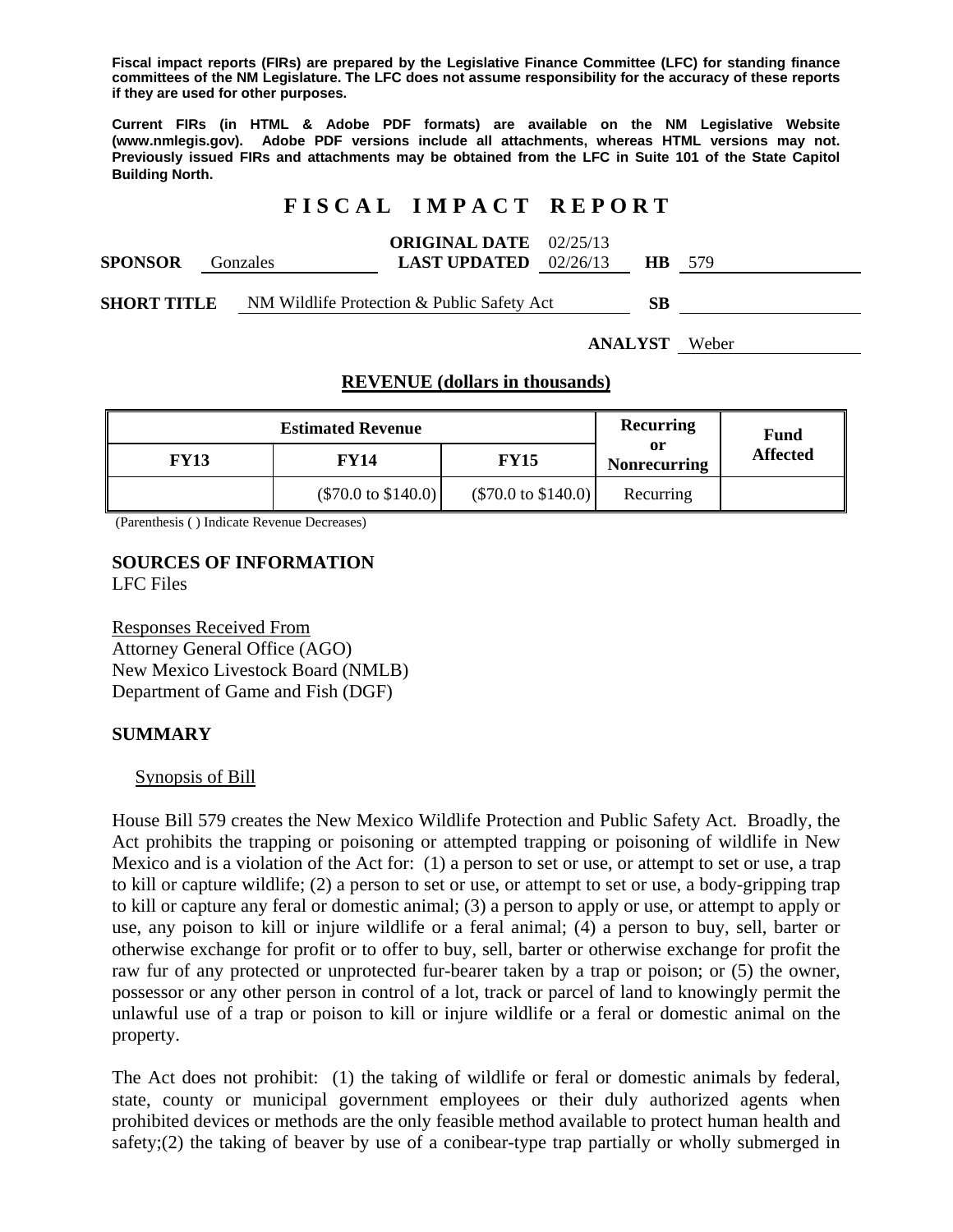water by federal, state, county or municipal government employees or their duly authorized agents where the trap is the only feasible method available to protect public waterways, levees or dams; (3) the taking of wildlife by traps to conduct scientific research; (4) the use of traps to protect threatened or endangered species, if used by the department or its agents or by the United States fish and wildlife service or its agents; (5) the use of non-body-gripping traps for the lawful taking of wildlife to abate damages caused to property, crops or livestock. Traps used for this purpose must be checked every twenty-four hours by the person who set the traps, or the person's designee, and any captured wildlife removed. Captured wildlife found alive must be released immediately or killed, unless permission has been granted by the department for relocation and release.

A person who violates the New Mexico Wildlife Protection and Public Safety Act is, for a first offense, guilty of a misdemeanor and shall be sentenced pursuant to the provisions of Section 31- 19-1 NMSA 1978. Upon a second or subsequent conviction for a violation of that act, the offender is guilty of a fourth degree felony and shall be sentenced pursuant to the provisions of Section 31-18-15 NMSA 1978. There can also be civil penalties.

The bill also amends Sections 17-5-3 (providing for the issuance of permits to take furbearers doing damage) and 17-5-5 (providing for trapper licenses) NMSA 1978, to ensure adherence to the New Mexico Wildlife Protection and Public Safety Act by the Director of the Department of Game & Fish when issuing permits for the take of furbearers doing damage to game, private property, poultry or livestock and when trappers are on official business and under the supervision of the Department, the New Mexico Department of Agriculture or the United States Fish and Wildlife Service. The bill also amends Section 17-5-5 to require that residents trying to protect livestock, domesticated animals or fowl adhere to the provisions set forth in the New Mexico Wildlife Protection and Public Safety Act. It also amends various sections of 17-5-5 NMSA to change the current "trapper's" license to "fur-bearer" license.

# **FISCAL IMPLICATIONS**

DGF estimates the direct loss of license revenue due to the prohibition of trapping contemplated by this bill could be between \$20,000 and \$40,000 annually. Indirect loss of matching federal funds would be between \$50,000 and \$110,000. These estimates are based on an average of approximately 1,500 trapper licenses sold over the last three years with three percent of those being non-resident license purchasers and half to most of the current licensees choosing not to purchase licenses due to the trapping prohibition. Historically, trapper license sales have been highly variable (700 to 2,600/yr.) and are typically based on fur prices, so these estimates have the potential to halve or double as fur prices vary.

## **SIGNIFICANT ISSUES**

DGF offers the following:

By its very nature and title, the legislation asserts that wildlife need to be "protected" from traps and that all traps are inherently dangerous to people. From the Department's perspective, with over 100 years of successful wildlife management to date, both assertions are patently false. Regulated trapping of New Mexico's furbearers constitutes sustainable use of a renewable resource, and trapping related to wildlife damage control and wildlife restoration are integral to continued conservation of various wildlife species by the Department.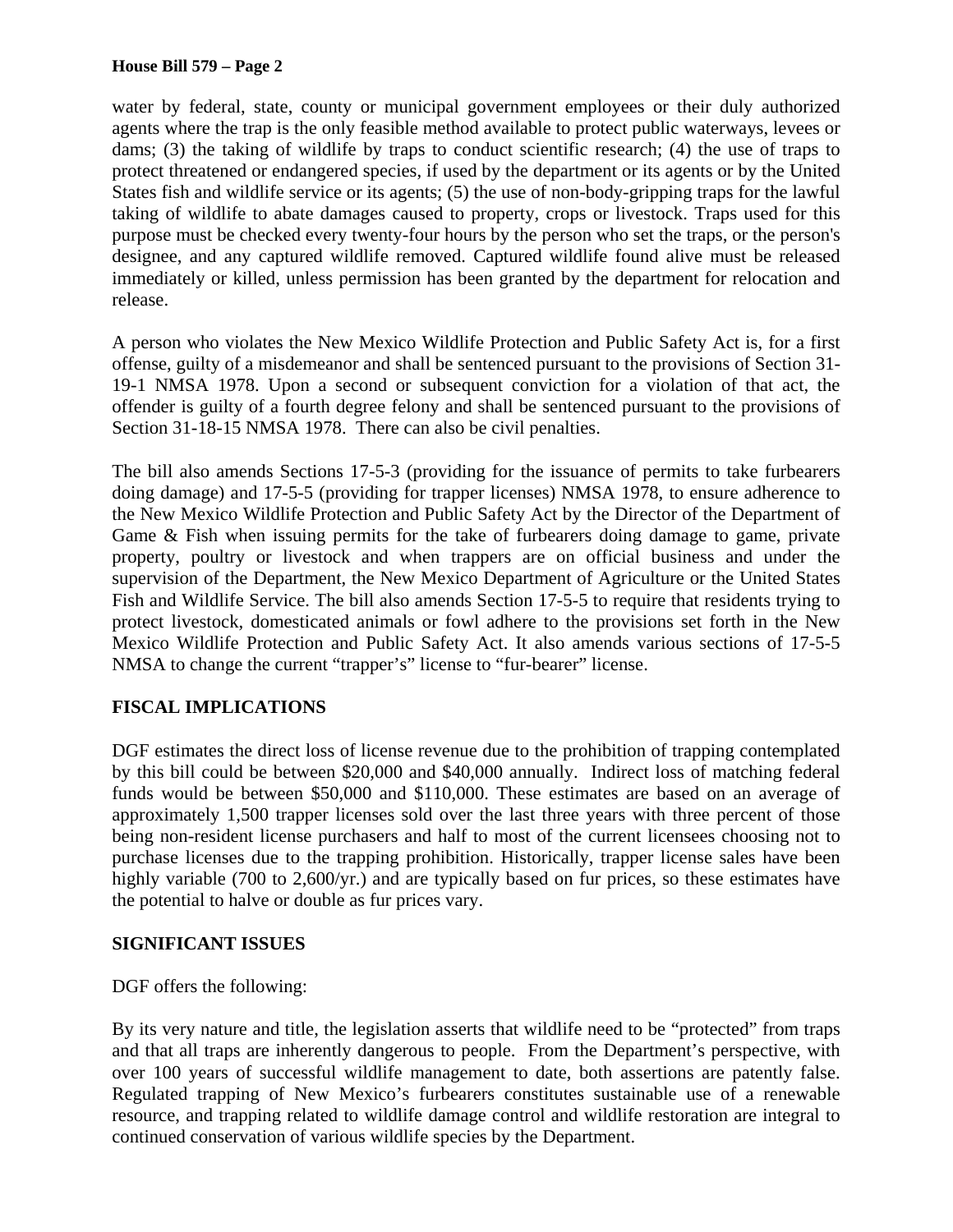#### **House Bill 579 – Page 3**

The bill essentially outlaws all trapping of furbearers on private and public lands in New Mexico. As currently regulated by the Department, trapping is both an effective wildlife management tool and a time-honored tradition passed on from generation to generation of New Mexicans. Many of the Department's customers rely on trapping to substantially supplement their annual income. Trapping and the resultant tanned furs are also a vital part of the traditions and culture of many Native Americans and are used in many religious and traditional ceremonies. The bill would eliminate the traditional and sustainable use of wildlife by both trapper license buyers and Native Americans wishing to sell their fur outside reservation boundaries.

Several wildlife species, especially furbearers, are known to harbor and transmit diseases of significant concern to humans, including rabies, plague and tularemia. Disease outbreaks are exacerbated when population densities reach high levels. As trapping is the most effective, efficient, and humane method to maintain or reduce population densities, the prohibition of trapping contemplated by the bill unnecessarily reduces the ability of trappers to keep furbearer populations in check.

The sound management of predators in balance with prey species is vital in ensuring robust and healthy wildlife populations. Without the ability to use management tools like trapping and snaring, the ability to balance predator/prey populations will be jeopardized and socially and economically important game and non-game species will be negatively impacted.

In addition to eliminating realistic predator management, the bill effectively prohibits Department management actions such as the trapping and transplanting of wildlife to augment or restore populations by the use of drop nets, net guns, etc. Many of these projects would not be exempted because they do not constitute "scientific research" or "protect human health and safety" as required by the bill. For example, all of the river otters released in New Mexico were caught in unpadded steel foot-hold traps, as padded traps have often been shown in scientific studies to cause more damage to animals than steel jawed leg-hold traps. The effective use of the more humane steel foot-hold traps would be precluded from use in this and other wildlife capture and reintroduction efforts.

However, alternative points of view exist that the bill will protect wildlife from unintended or unnecessary death, injury or suffering.

Trappers represent only a fraction of the population, with only 2,000 buying a trapping license, and it is estimated that just 1,000 of these permits are used exclusively for trapping. Residents can currently trap coyotes and skunks with no license. Trapping is largely a commercial pursuit that benefits a tiny fraction of New Mexicans.

New Mexico Livestock Board expresses concern regarding controlling undesirable populations:

The bill has wide sweeping implications on the elimination of wildlife species and as written, could well negatively impact elimination of pests, predators and invasive species. Thus, would negatively impact the livestock industry. Inability to control, predators, pests and invasive species is detrimental to livestock production. With the ongoing drought, competition for habitat and forage is intense. Inability to control unwanted species results in degradation of habitat.